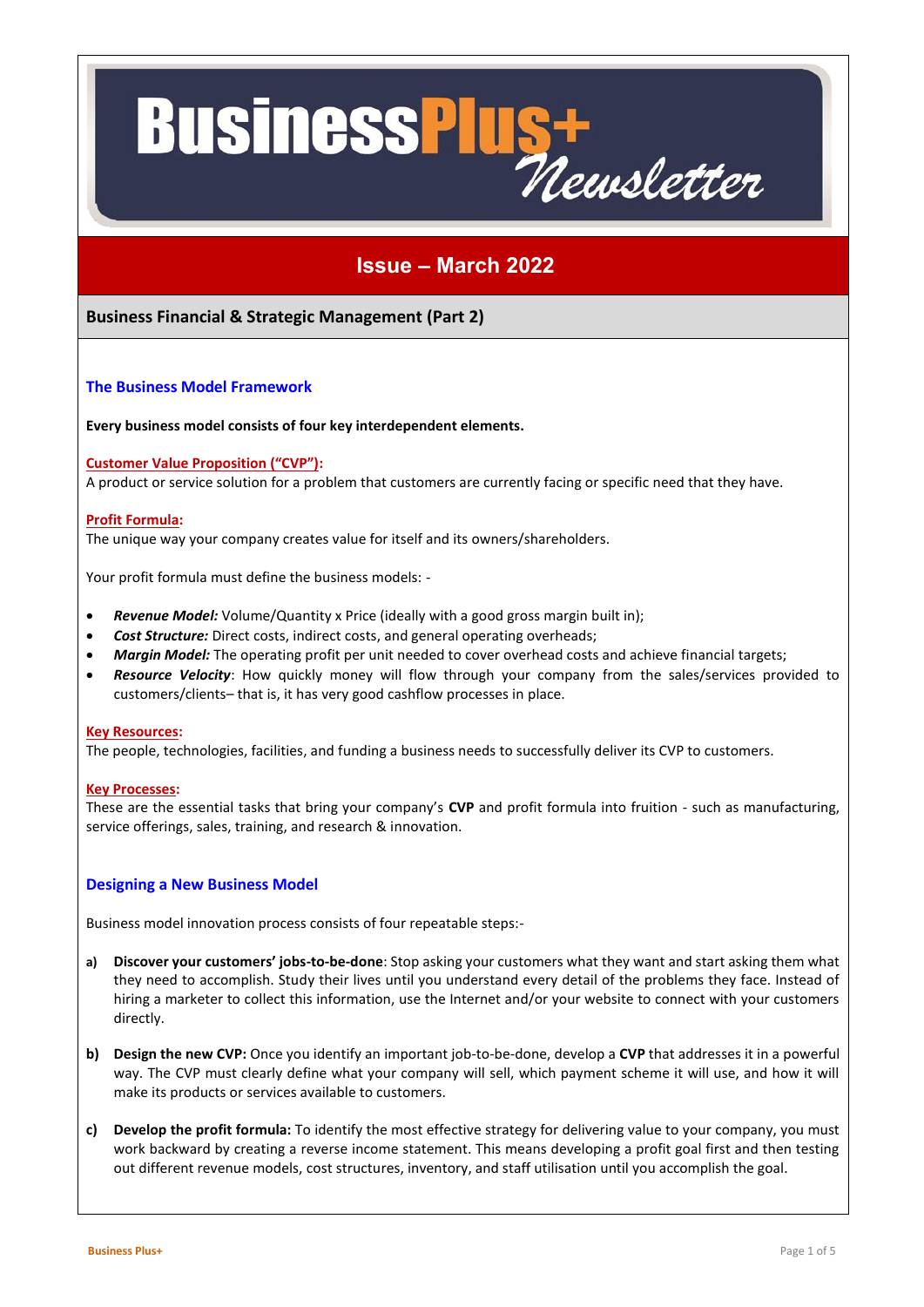**d) Identify the key resources and key processes:** Determine which processes and resources need to be in place in order for your company to deliver its new **CVP**.

### **Getting Your Business Model & Strategy Right**

So how can you best approach getting your business model aligned with your overall strategic objectives, in a structured way?

**The diagrams below illustrate how you might go about the process and the various steps to be addressed.**



# **Business Model vs. Business Strategy**

A business strategy is a deliberate vision to get toward a desired long-term goal. A business model is a great tool to execute a business strategy. Yet while achieving a long-term goal a business strategy set a vision, mission and value proposition that can be executed through several possible business models. When one of the drafted business models encounters the favor of the market that is when a business strategy becomes successfull

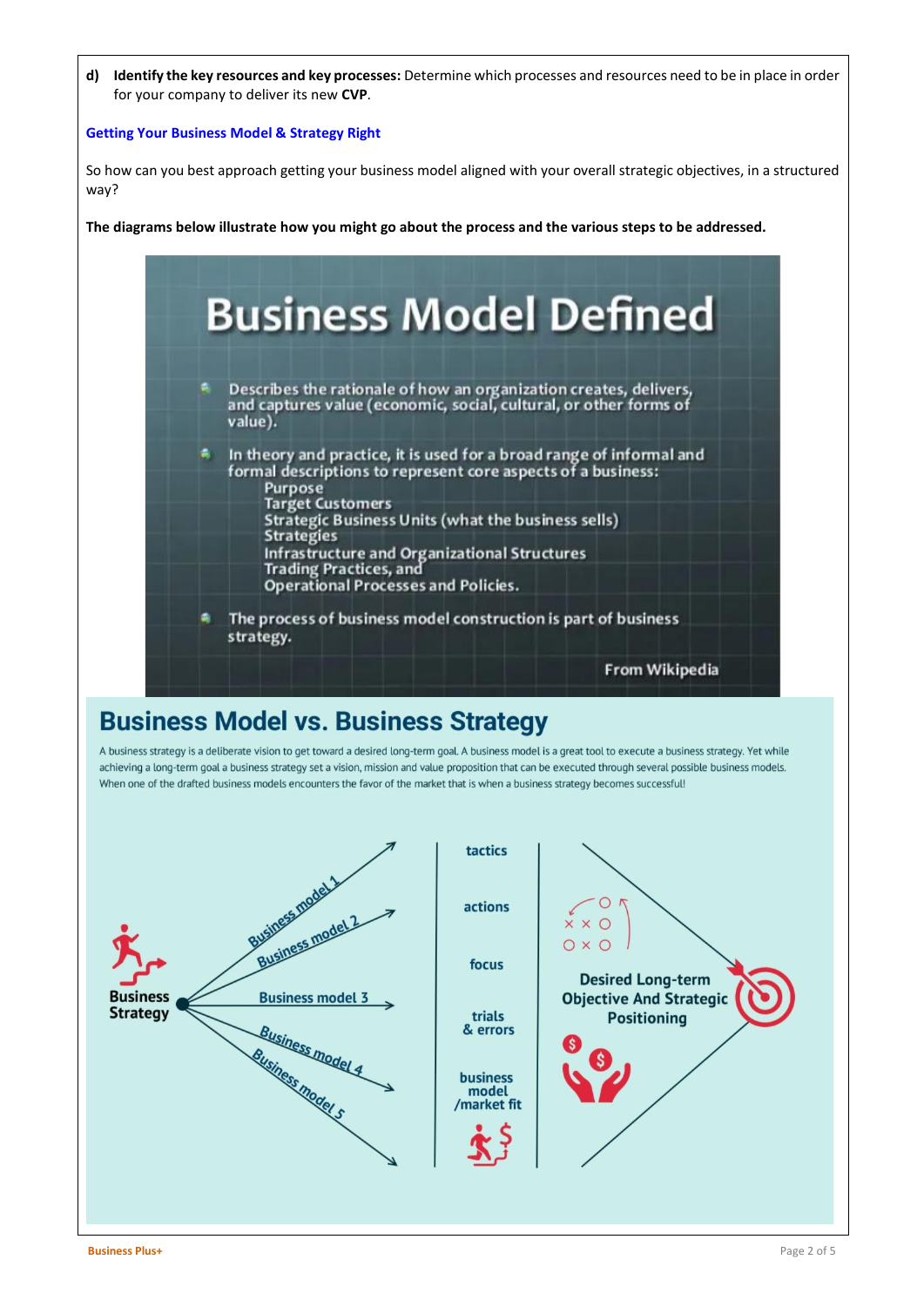

#### **Business Purpose**

Why is defining a 'Purpose' important? It's the meaning behind 'why' the business exists; keeping everyone focused on the bigger picture and the impact being made as an organisation. If we're to distil down the meaning of a business 'purpose,' it would be - the underlying motivation as to why the business exists in the marketplace.

#### **A purpose usually stems from either:-**

- A sense of meaning and/or fulfilment;
- A belief in doing things differently, better or perhaps more ethically and sustainably;
- A passionate motive behind what you do.

The answer is intended to continually inspire the businesses employees along the journey to achieve what's defined as the aspirational and ideal business.

#### **Financial Impact:**

It's hard to put an exact figure on the impact of having a purpose versus not having one.

To some, defining it may seem simple and 'fluffy', but it is important to establish, because it will ensure the businesses resources (time, energy and the cost of all of that) are more effectively utilised, by:-

- Driving the motivation and attitudes of the business culture
- Aligning and motivating the team
- Streamlining and acting as a moral compass for business decision making
- Influence the service and products the business provides

Clearly defining why the business exists in the marketplace and sharing this belief, will also act as an underlying force that attracts like-minded stakeholders; people who also believe in what the business is trying to achieve.

And, by stakeholders we mean:-

- Ideal customers
- The right staff
- Aligned key strategic partners; whom refer customers

Attracting the right people (i.e., stakeholders) can only positively influence the business's bottom line.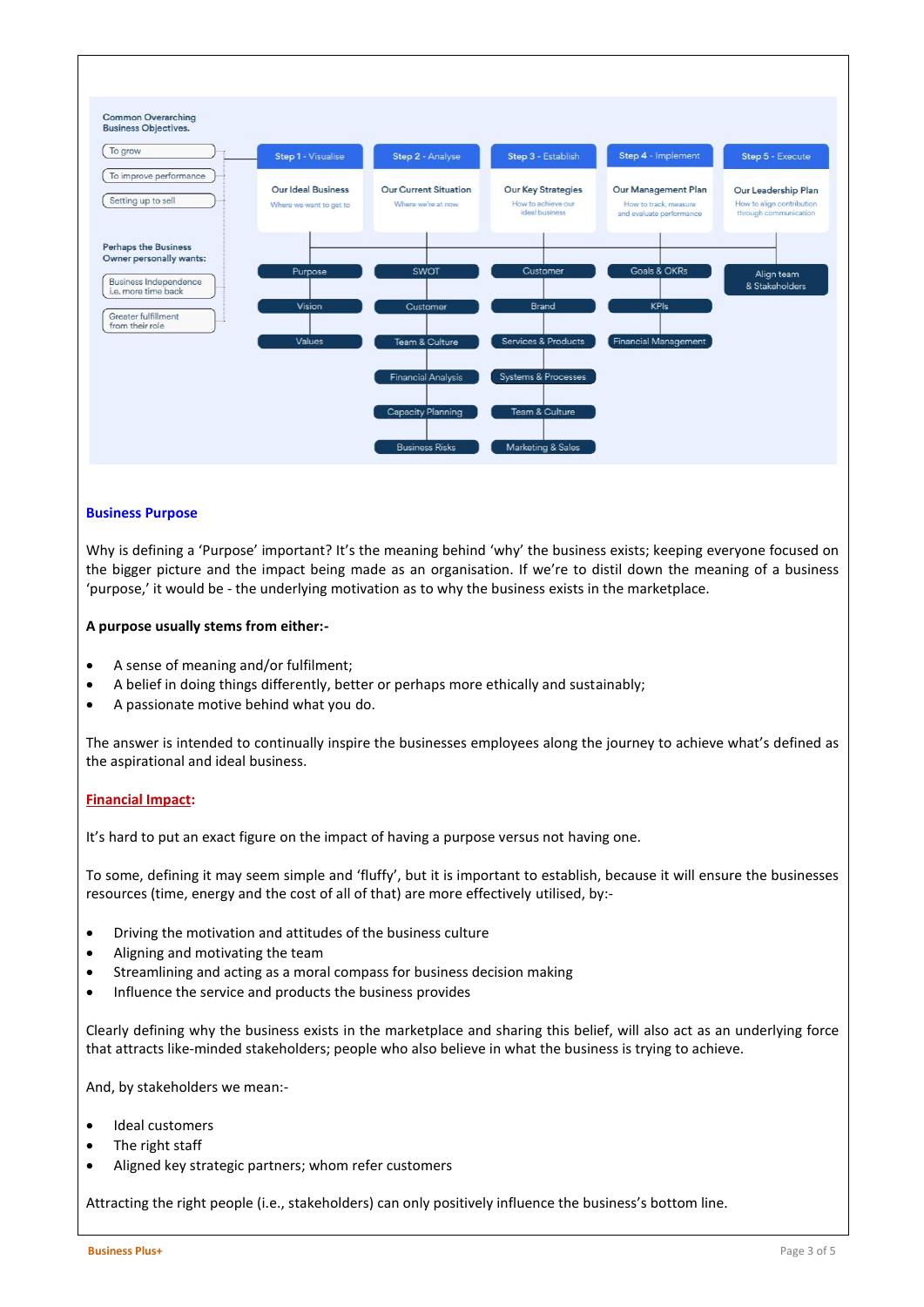# The right questions to ask:

A purpose usually stems from the Founders initial vision behind starting the business, but it's very common for it to evolve over time. Your marketing department will be linking it with your brand strategy and positioning - so it's likely they will have an influence to it's formation along with your Founder/s.

# To unearth:

- When our business was first established, what did it set out to achieve or do? ä
- What are our strong beliefs for the role our business plays in our community?
- Thinking about our industry how are we trying to doing things differently, better or perhaps more ethically?
- . Where do we collectively and commonly find joy in the work and value our business provides?

# In Summary:

- . How do we define and articulate our purpose?
- How can we better ingrain our purpose in our high level decision-making?

### **Business Vision & Aspirations**

# The right questions to ask:

Some find it easier to start with defining what they DO NOT want the business to resemble, to help paint a clear a picture of what the ideal scenario actually is.

# To unearth:

- Overall: 5 years from now, what do we NOT want our business to look like?
- Business Financial Aspiration:
	- 5 years from now, what's our ideal turnover?
	- What's our ideal profit?
	- What's the business ideally valued at?

#### **Andrew Communication**

- **Customers:** 5 years from now, who are our ideal customers? ٠
- Brand: 5 years from now, what do we want our reputation to be known for?
- $\bullet$ Service/Products: 5 years from now, what services do we want to be offering?
- Systems/Processes: 5 years from now, what processes/software do we aspire to have in place? ٠
- Team/Culture: 5 years from now, who is in our business and how many staff do we have? ٠
- Marketing/Sales: 5 years from now, what's our ideal retention and acquisition rate scenario?